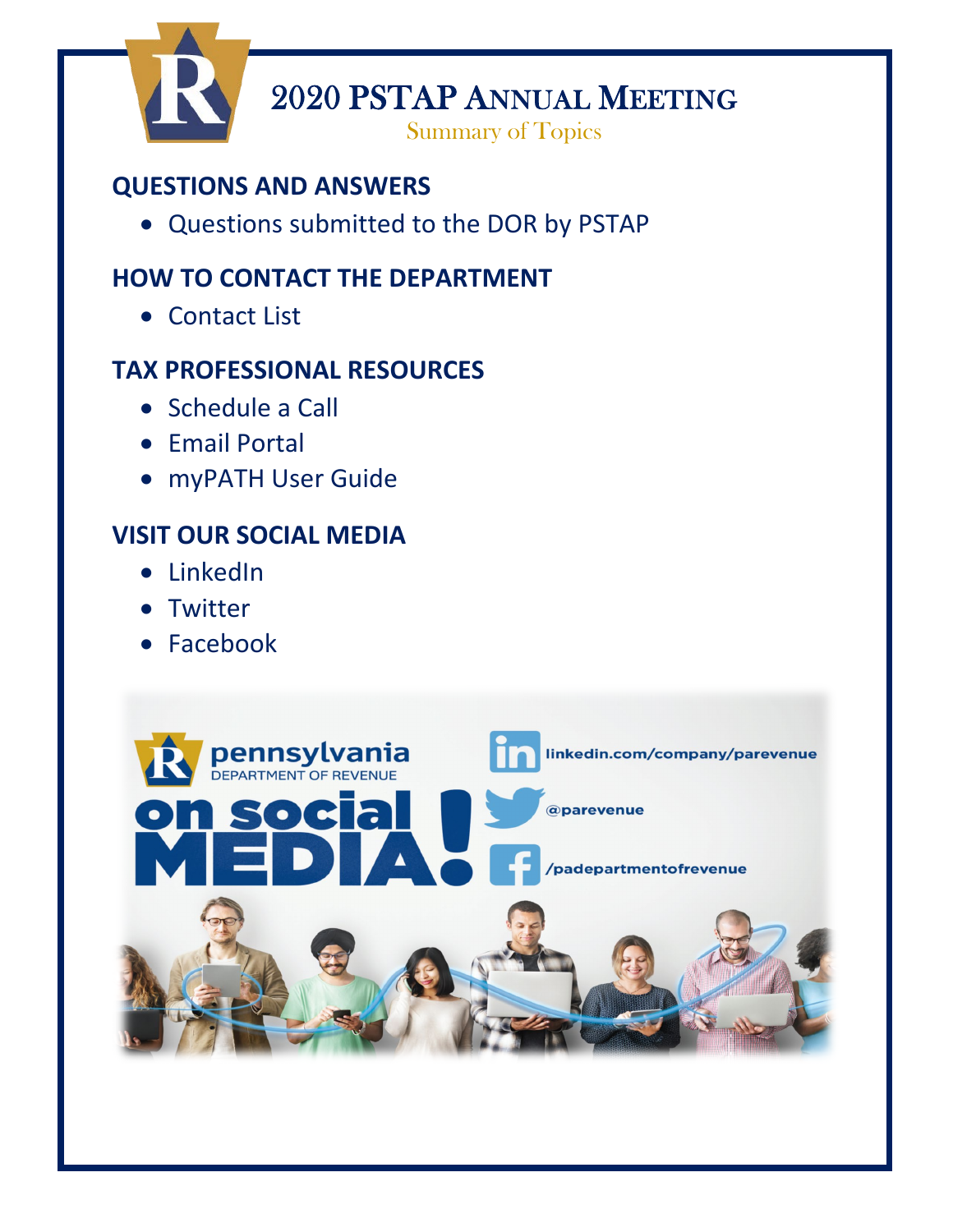<span id="page-1-0"></span>

# **1. Does PA DOR log responses received on a notice to prevent follow-up letters from being generated until the taxpayer's response is reviewed? If not, can this be addressed?**

Yes, both our previous tax system and our new PaTH system will place a hold on the account once correspondence posts to the system.

#### **2. Does PA DOR generate "closing letters" when an issue is resolved?**

Upon review of taxpayer's correspondence, the department will send out a notice to advise the taxpayer of the outcome.

## **3. Does PA DOR notify individuals when their return is receiving a secondary review that will delay the issuance of a refund?**

No, we do not notify taxpayers when their return is in a secondary review.

## **4. Does PA DOR send out letters to explain how and why they changed a taxpayer's refund before making the adjustment?**

In most cases, the department will request additional documentation if the tax examiner believes it is required to approve a refund request. If the taxpayer fails to provide the appropriate documentation or the documentation is insufficient, the adjustment is made, and the department sends notification to the taxpayer of the adjustment. If the taxpayer disagrees with the reduction of the refund, they can dispute the adjustment.

#### **5. What is the average telephone hold time to reach a revenue officer to address a tax notice?**

Wait times can vary day to day based on staffing and call volumes. Over the past three months our average wait times have been between 7-10 minutes. We encourage tax practitioners to use the online customer service center or our schedule a call application. myPATH also has a feature to respond to your notice directly through the portal.

| <b>Personal Income Tax</b>                         | 717-787-8201 |
|----------------------------------------------------|--------------|
| <b>Property Tax/Rent Rebate</b>                    | 888-222-9190 |
| <b>Business Taxes</b>                              | 717-787-1064 |
| <b>Delinguent Collections for Individual Taxes</b> | 717-783-3000 |
| <b>Delinquent Collections for Business Taxes</b>   | 717-783-8434 |

#### **6. How can a practitioner discuss adjustments made by the state on client refunds?**

This will depend on the tax or program. I will assume that we are talking about Personal Income Tax, which would mean that 717-787-8201 is your best option. However, I would like to remind the group that each notice issued by the department has the preferred means of communication spelled out on the actual notice or on a stuffer attached.

## **7. Is an agriculture client growing flowers in a greenhouse exempt from paying use tax on their electric bill from their home utility bill on the business use portion?**

If the florist provides a utility study to its electricity supplier that accurately apportions the electricity use between the home and that which is directly used to grow flowers in the greenhouse, those purchases are exempt from sales tax. The purchase of any electricity apportioned for use outside the home or greenhouse, or in an office or any other area not directly used in producing flowers, is subject to sales tax.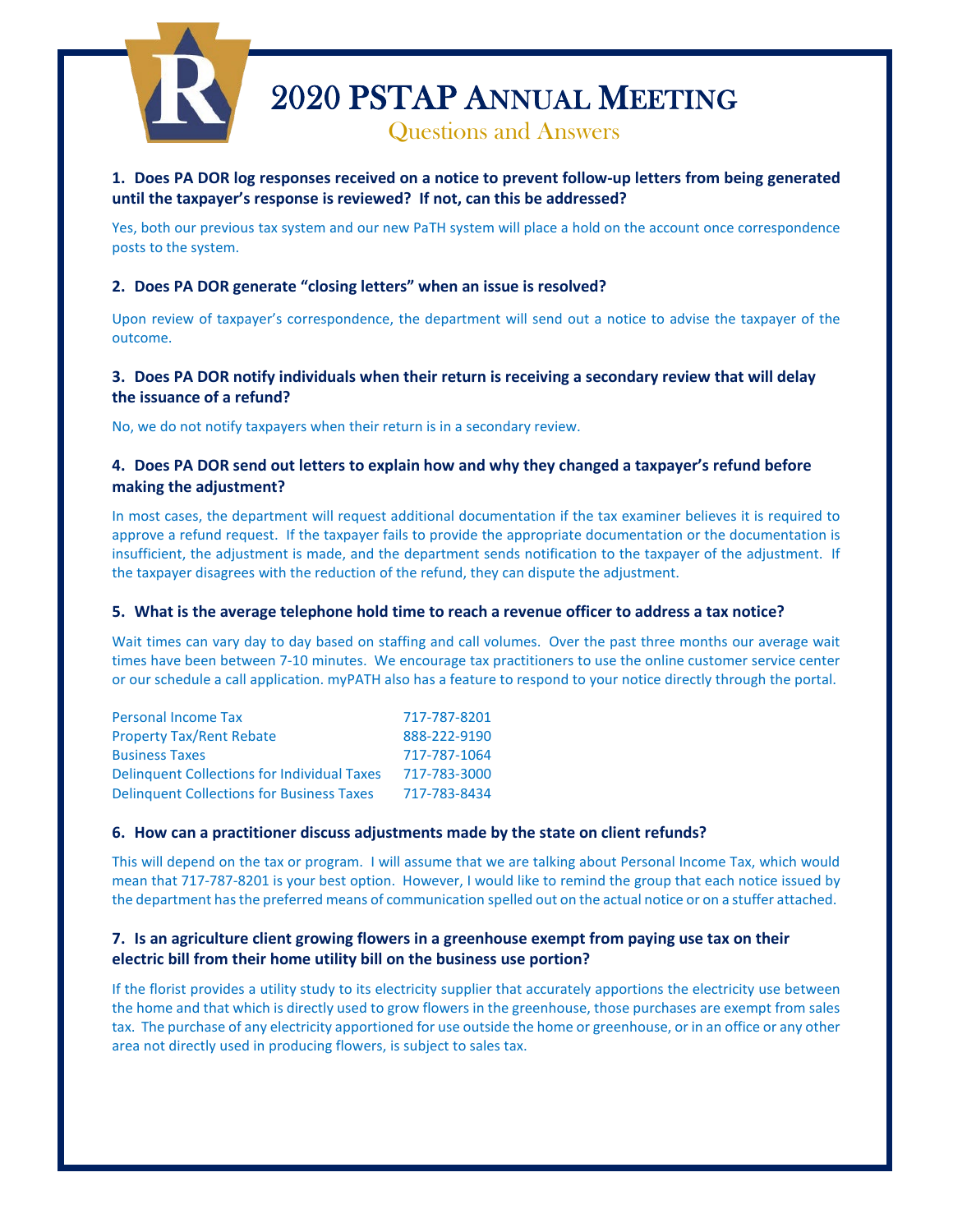

#### **8. What is the economic nexus threshold for an out-of-state corporation to withhold PA sales tax?**

All marketplace facilitators and online sellers who maintain a place of business in PA by making annual gross sales of greater than \$100,000 into the Commonwealth must collect and remit Pennsylvania sales tax.

Please visit the link below to learn more about economic nexus in Pennsylvania: [https://www.revenue.pa.gov/GeneralTaxInformation/Tax%20Types%20and%20Information/SUT/OnlineRetailers/](https://www.revenue.pa.gov/GeneralTaxInformation/Tax%20Types%20and%20Information/SUT/OnlineRetailers/Pages/default.aspx) [Pages/default.aspx](https://www.revenue.pa.gov/GeneralTaxInformation/Tax%20Types%20and%20Information/SUT/OnlineRetailers/Pages/default.aspx) 

#### **9. Is CBD oil subject to PA sales tax?**

CBD oil for topical application is tangible personal property, the sale or use of which is subject to PA sales tax. CBD oil for oral consumption is considered a nutritional supplement or medicine. Its purchase is exempt from sales tax.

Please see the Department's Retailers' Information booklet at the following link for a full list of products which contain CBD oil and whether or not their purchase is subject to sales tax: <https://www.revenue.pa.gov/FormsandPublications/FormsforBusinesses/SUT/Documents/rev-717.pdf>

#### **10. Is there a scenario in which a sales tax license is not automatically renewed?**

Yes. If the business is delinquent (liabilities due, nonfiled returns owed) and is in a pre-revoked or revoked status, the license will not be issued.

## **11. In e-TIDES, if a personal income tax payment has been credited to the incorrect period (i.e. current tax year instead of a prior tax year), how can the payment be moved to the correct period?**

Please contact the department at 717-787-8201 in order to have the payment transferred.

## **12. If a power of attorney is filed, will the PA DOR send correspondence directly to a tax practitioner on behalf of a client?**

Correspondence is not sent directly to a tax practitioner when a POA is on file for the taxpayer. However, we want to remind you that you can create a Third Party User Profile in myPATH and request access to your client's account. Once the access is granted, you will be able to access copies of their notices directly through myPATH.

## **13. Employer withholding cannot be amended through e-TIDES. How can a practitioner find out if credits exist on an account?**

More clarification is needed on this question. Employer withholding transactions CAN be amended through e-TIDES. As far as the second part, for business tax purposes the practitioner should request an electronic statement of account through the e-TIDES document center.

#### **14. Has any summary/comparison of the major taxes in PA, NY, NJ, and MD been created?**

The Department of Revenue has not published any comparisons of state taxes for various states. There are published comparisons by various groups – links are provided below: [http://www.ifo.state.pa.us/download.cfm?file=Resources/Documents/State\\_Tax\\_Comparison\\_2020\\_11.pdf](http://www.ifo.state.pa.us/download.cfm?file=Resources/Documents/State_Tax_Comparison_2020_11.pdf) <https://files.taxfoundation.org/20200225111115/Facts-Figures-2020-How-Does-Your-State-Compare.pdf>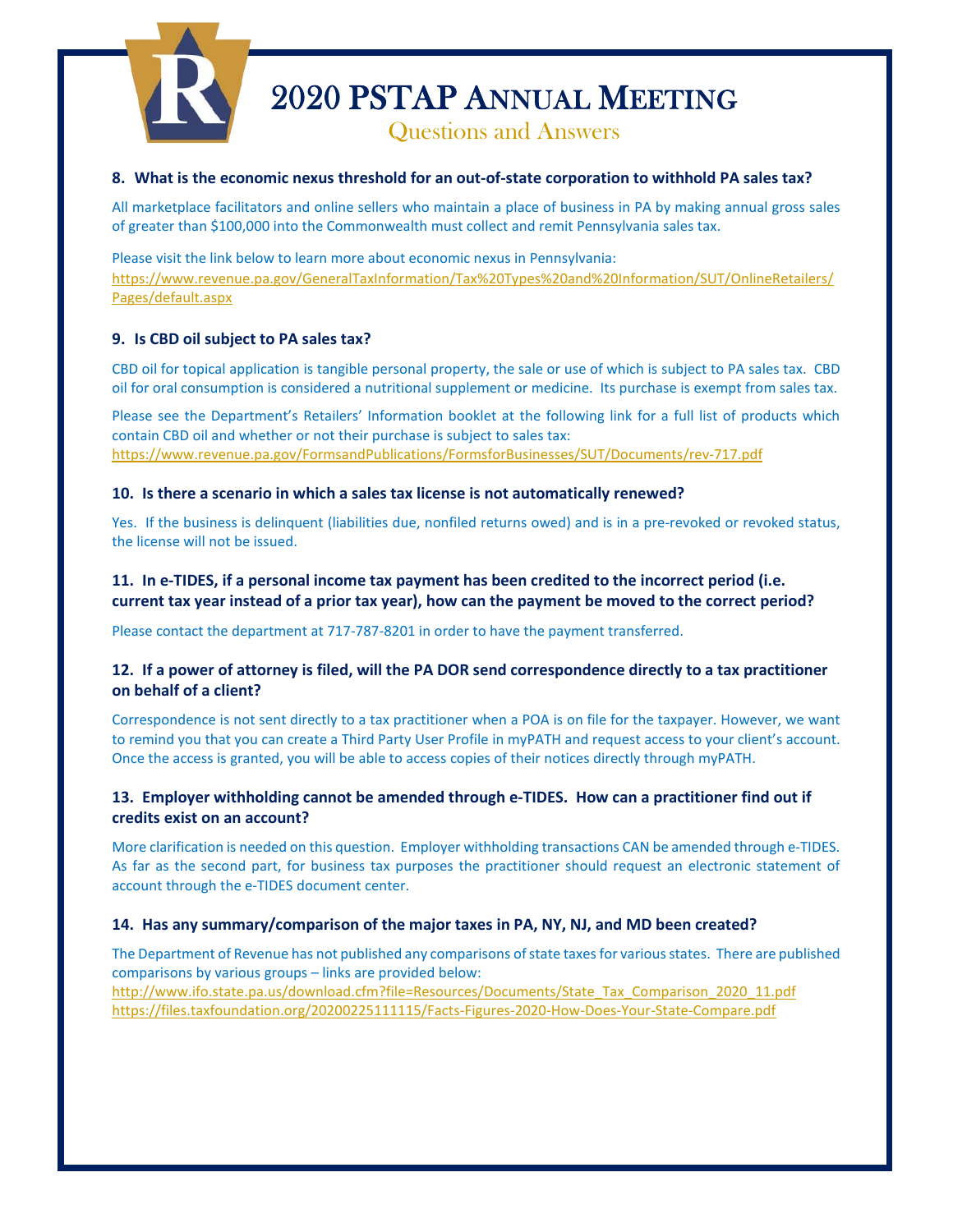

# **15. If a client has not received their personal income tax refund, who should they contact? The automated number did not acknowledge receipt.**

With myPATH going live November 30th, it will be your best option for 24/7/365 service. After that the automated line 888-PATAXES or 717-787-8201 are your best option.

#### **16. Can you explain how the department uses a REV-752?**

Basically, this is a letter sent out to notify a taxpayer that our records indicate there are outstanding personal income tax liabilities. It warns that it the taxpayer does not pay the tax liability within 60 days; the department will request that your unpaid debt be deducted from your federal income tax refund.

The offset is authorized by federal law (Section 6402(e) of the Internal Revenue Code) and will affect the federal income tax refund payable to you by the Internal Revenue Service. Any unpaid liability remaining after the offset will still be eligible for future offset until fully satisfied. The department is authorized by Act 40 of 2005 to collect from you the fee charged by the IRS for collection from offset.

The taxpayer can request a review of their account if they believe that all or part of the debt is not due or owed, they can also present supporting documentation such as canceled checks, audit reversals or other evidence to the department for consideration.

# **17. If automatic estimated payments were submitted for withdrawal with the filing of the return and the bank account to initiate the payments is later closed, how can the remaining payments be cancelled?**

#### **Can you explain the process for both corporate and personal estimated tax payments?**

Personal Income Tax Requests to cancel or revoke personal income tax ACH payments should be either emailed to [ra-achrevok@pa.gov](mailto:ra-achrevok@pa.gov) or faxed to 717-772-9310. The request must be submitted at least two business days prior to the payment date. The request must include the taxpayer's name, Social Security number, payment date, and payment amount to be revoked.

Telefile: You can cancel through Telefile system if you have the Confirmation Number. After a payment has been arranged, the amount cannot be corrected. To cancel a payment, call the Tele Filesystem at 1-800-748-8299 and listen for the prompt to cancel a payment. Payments can be cancelled if you act by noon the day before the payment is due to be paid.

e-TIDES:Unfortunately, there is no self-service option available to cancel warehoused business tax payments that were submitted via e-TIDES. To cancel payments for Corporation taxes you should contact the department a[t RA](mailto:RA-btftebusiness@pa.gov)[btftebusiness@pa.gov](mailto:RA-btftebusiness@pa.gov) and an agent will assist you.

#### **18. How will the statute of limitations apply in PA regarding collections?**

Act 90 of 2019 limits the amount of time the Department may collect upon assessed liabilities or to induce the filing of a non-filed return. Generally, the Department will have ten years from the date the assessment becomes final or from the due date of the return for non-filed returns. The effective date for the time limitation is January 1, 2021 for periods assessed or returns due on this date or later.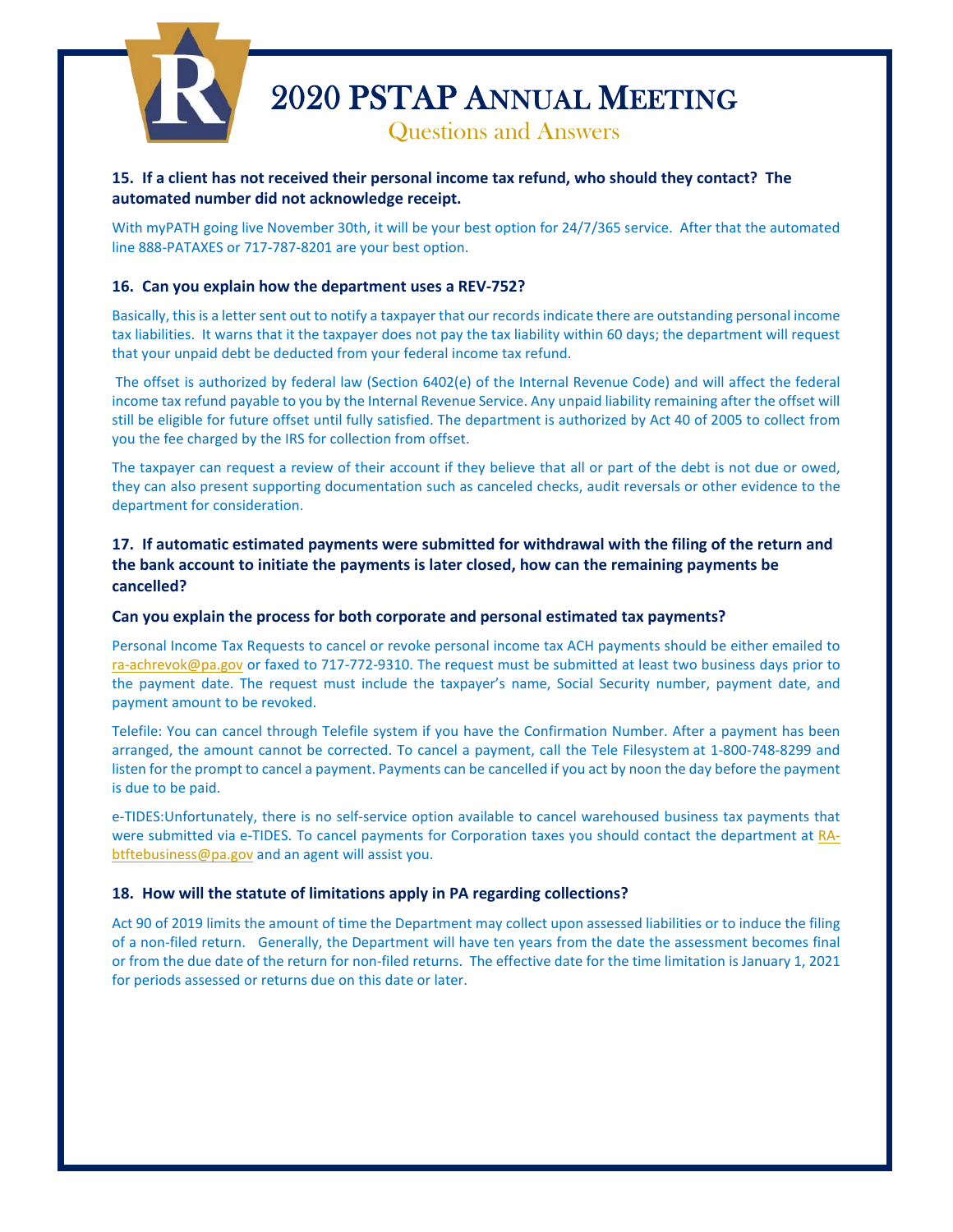

The ten-year period to collect begins on January 1, 2021 for periods assessed or returns due prior to that date. There are exceptions, which are as follows:

- Taxpayers that willfully failed, grossly neglected, or refused to remit trust fund tax
- False or fraudulent tax returns
- Taxpayers that attempt to evade or defeat a tax
- Taxes where the taxpayer has been criminally charged and convicted
- Certain amnesty liabilities

The ten-year time will toll for the following situations:

- Taxpayers in bankruptcy
- Offers in Compromise that are under review by the Department
- Deferred payment plans
- Liabilities that are in an appeal status
- Legal actions taken by the Department to collect the liability that the taxpayer is contesting
- Taxpayers in an active military status
- Mutual agreement by the taxpayer and the Department

## **19. What is the process to return an erroneous refund received by PA, such as a case where the payment was intended to be applied to future tax estimates?**

The check should be returned along with a signed letter of explanation to the following address:

PA Department of Revenue Bureau of Individual Taxes Return Check Section PO BOX 280602 Harrisburg, PA 17128-0602

#### **20. How can an offer in compromise be obtained in Pennsylvania**

Taxpayers or their representatives may request an offer in compromise at any time. Most commonly, offers are made through the field agent working the case or a call center agent if the case has yet to be referred to a field office. If the taxpayer's case is with a collection agency, the offer may be made through the collection agency. The Department is considering establishing a dedicated unit to review and respond to offers in compromise. The agent working the case would refer the taxpayer to this unit to discuss the offer.

## **21. Can 1099's be e-filed in PA after the REV-1667 withholding reconciliation is submitted through e-TIDES?**

# **Non-employee compensation will be reported on the 1099-NEC going forward, whereas Rental Income will still be reported on the 1099-MISC.**

Yes, however an amended REV-1667 annual withholding reconciliation must also be submitted for the additional 1099s. The department's host tax system, and therefore front-end submission channels, require the processing of one annual withholding reconciliation per account, per year. Any subsequent reconciliation filing is treated as an amendment to the original.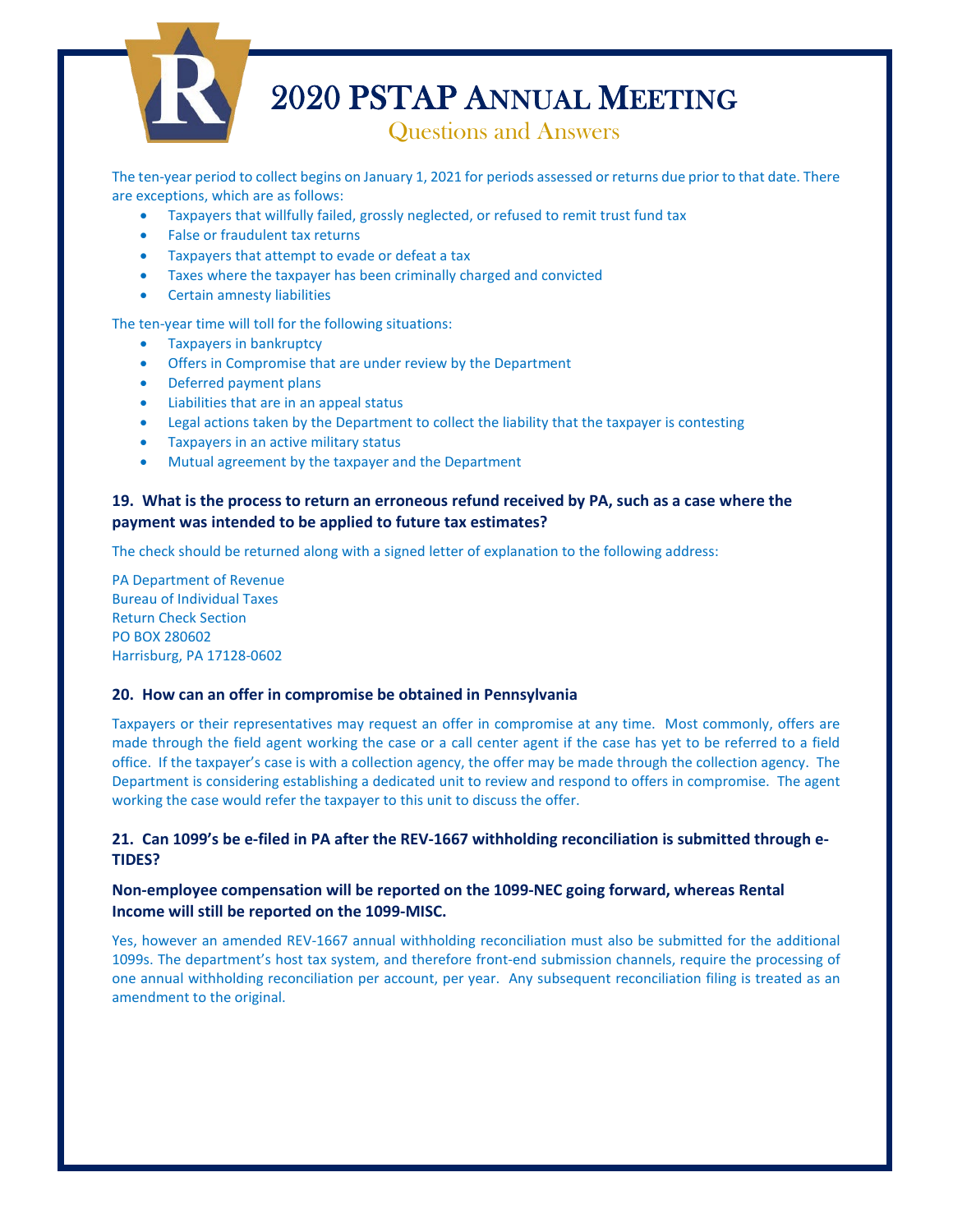

# 2020 PSTAP ANNUAL MEETING

With the implementation of the 1099-MISC, and now the 1099-NEC, we recognize this is not practical for companies that outsource payroll and maintain accounts payable within. The easiest solution to this is for the client to apply for and obtain a second withholding account to segregate the filing of W2 and 1099 withholding statements. A separate annual withholding reconciliation is required for each withholding account. The department will explore the potential possibility of addressing this as we proceed with the implementation of business taxes into PATH.

# **22. If an individual received a sign-on bonus, quit the company, and was made to re-pay the bonus received in a different tax year, how can the adjustment for returned taxable wages be reported by the employee?**

For PA PIT purposes, the return for the tax year the bonus was included in compensation must be amended. There is no claim-of-right doctrine provision for PA PIT purposes.

# **23. If a married couple files a joint personal return and one of the taxpayers is behind on payroll taxes, can the other spouse be held responsible?**

From a legal perspective, spouse joint filers are held jointly liable for the tax due on the joint return. See 72 P.S § 7331(b). Further, the Department has the legal authority to offset PIT refunds against outstanding PIT liabilities. See 72 P.S § 7346(a). This includes both PIT liabilities and employer withholding liabilities. So, if spouses file a joint return and are entitled to a refund and the spouses have a joint employer withholding liability, the DOR could offset the joint refund against the employer withholding liability.

It is my opinion that we can only offset a joint refund against a joint liability. We cannot offset a joint refund against an individual liability or vice versa.

## **24. What Pennsylvania tax credits require spouses to file MFS returns for PA purposes?**

All the tax credits except the Educational Improvement Tax Credit (EITC), Opportunity Scholarship Tax Credit (OSTC) and Resource Enhancement and Protection Tax Credit (REAP) must be filed using the MFS filing status unless the spouse has no income. The EITC, OSTC and REAP sections of the Tax Reform Code were amended to add provisions which permit joint returns to be filed.

Act 136 of 2020 signed into law on November 25, 2020, revised the carryover provisions for the Educational Improvement Tax Credit (EITC) and Opportunity Scholarship Tax Credit (OSTC) as COVID relief for taxpayers. For EITC and OSTC credits awarded during the 2020/2021 and 2021/2022 fiscal years, the business entity awarded the credits may carry forward unused credits or credits not passed through to the entity owners for two years. Only the business entity awarded the credits may carry the credits forward. A special purpose entity is considered to be a business entity. A pass-through business entity may elect to pass through the credits in whole or in part to its owners but must continue to pass any part of the credits through to all the owners in proportion to the distributive income percentage of the owners.

Additionally, the REV-1123, Educational Improvement/ Opportunity Scholarship Tax Credit Election Form, will be revised to reflect the new carryover provisions. Furthermore, the department will be developing a tax bulletin or informational notice with respect to the new carryover provisions.

Finally, with respect to future applications for the EITC and/or OSTC credit, when an amount is carried forward, the amount carried forward will not reduce a subsequent year application for, and award of, credits.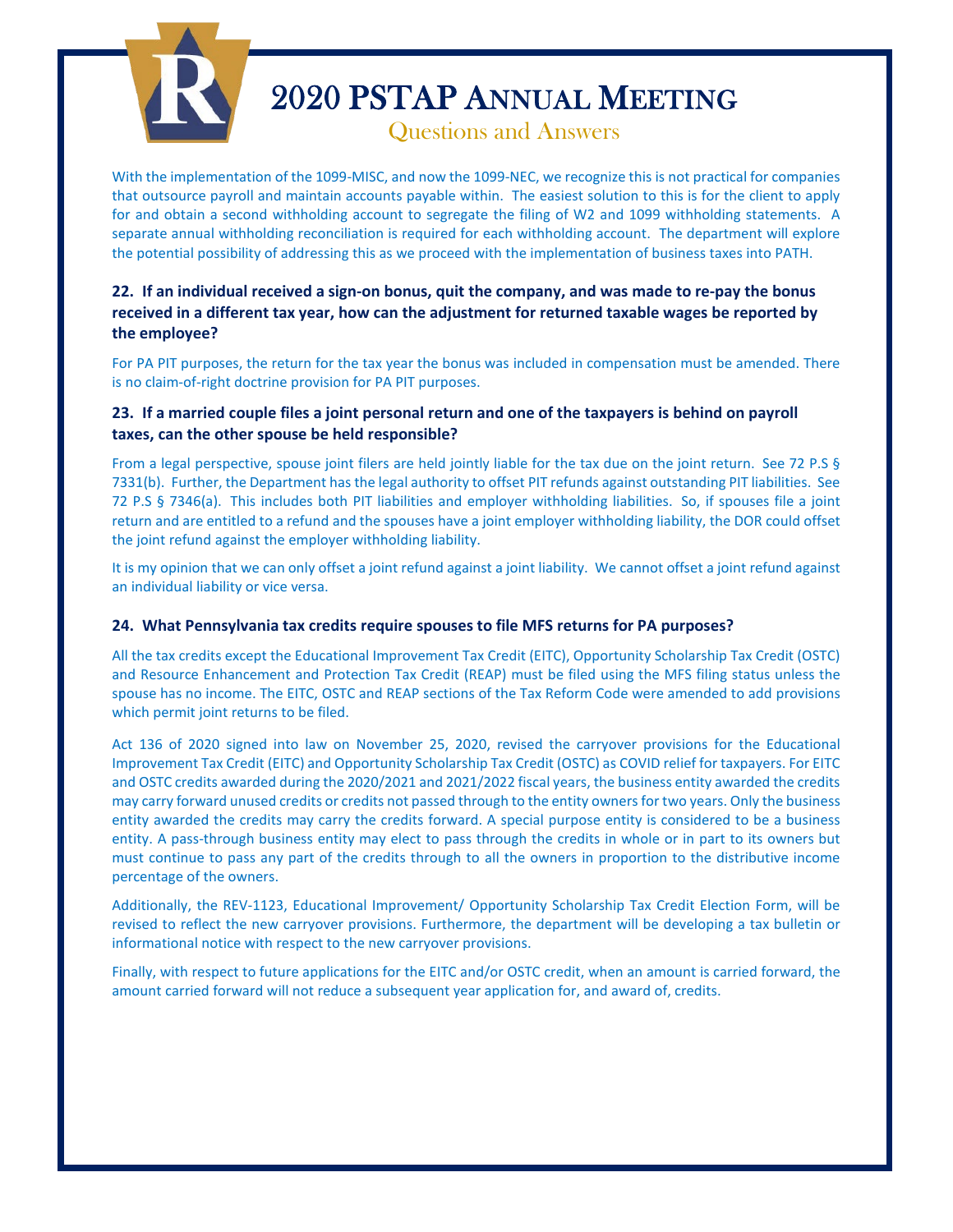

# **25. For what reason is PA DOR turning taxpayers over to collection agencies to collect meager amounts of penalty and interest months after the fact? (i.e. amounts of \$20 or less)**

The Department has not referred new cases to collection agencies since the pandemic started. It is standard procedure for revenue agencies to refer small dollar liabilities to collection agencies. For the Department, small liabilities are referred but only after the taxpayer has been assessed and the liability becomes collectable. In almost every case, the taxpayer will at least receive a collection notice prior to referral. The case is not referred until at least 60 days after the liability becomes collectable. In addition, the Department would not refer a single small liability to a collection agency. Generally, only cases with liabilities greater than \$100 would be referred. However, new small dollar liabilities will join to a previously referred case.

# **26. A client received more of a property tax rebate than was expected. How is the actual amount issued for PA Property Tax Rebates determined, as sometimes amounts issued exceed the \$250 expectations?**

It would be helpful to look at your client's account as it is based on their income, and amount of rent or property taxes paid. If they pay property taxes, they may be receiving a supplemental rebate which provides extra relief to homeowners in Pittsburgh, Scranton and Philadelphia where local wage/income tax rates are higher. Claimants with eligibility incomes of \$30,000 or less will receive an additional payment equal to 50 percent of their base rebate. Also, homeowners in the rest of the state, with eligibility incomes of \$30,000 or less whose property tax bills equal more than 15 percent of their income, will also receive an additional payment equal to 50 percent of their base rebate. The department automatically calculates the supplemental rebates for the claimants.

#### **27. Does PA have a credit for Volunteer Firemen & Emergency Service Workers?**

No. Several bills have been proposed for some type of credit for firemen and emergency service workers over the past few years, but none have passed and been presented to the governor.

## **28. Can an extension for the REV-1500 be granted in the event of an illness of the executor/administrator of the estate? If so, what is the process?**

If the return cannot be filed within nine months from the decedent's date of death, an extension to file may be requested from the Department of Revenue. Provide the decedent's name, county file number (if known), date of death, Social Security number and the reason for an extension.

The extension request must be made before the return is due, and should be mailed to:

PA DEPARTMENT OF REVENUE BUREAU OF INDIVIDUAL TAXES INHERITANCE TAX DIVISION-EXT PO BOX 280601 HARRISBURG PA 17128-0601

Or email the request to: [RA-InheritanceTaxExt@pa.gov](mailto:RA-InheritanceTaxExt@pa.gov) A response will not be sent unless the extension request is rejected.

**IMPORTANT:** Granting of an extension to file does not relieve the estate from the payment of tax. Interest will accrue beginning nine months and one day from the decedent's death on any tax ultimately found to be due and not timely paid.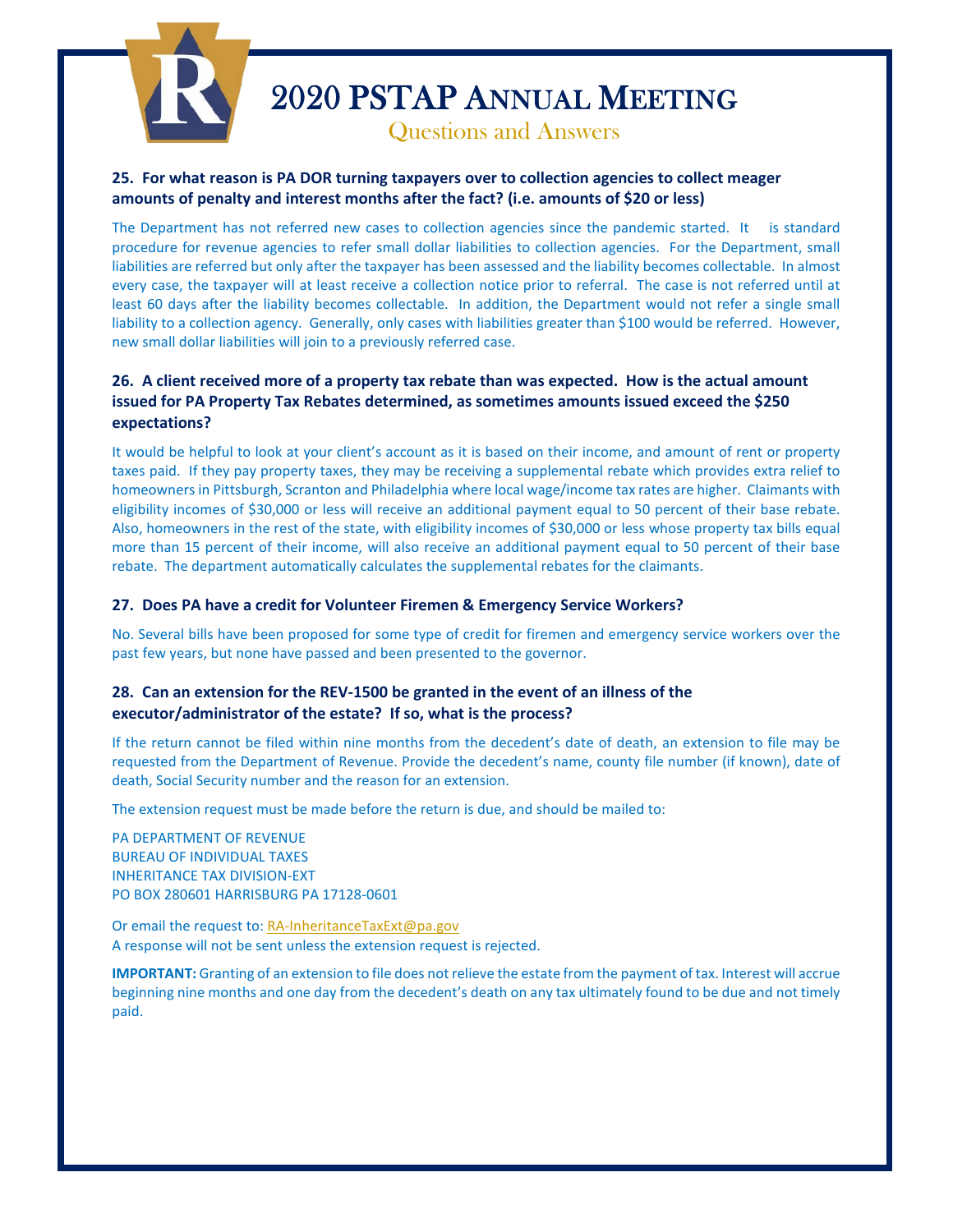

## **29. If the only asset in an estate is a personal residence, must a PA-41 continue to be filed until it is sold?**

No. The current policy included in the PA-41 instructions is that an estate must have \$33 or more of income (the equivalent of \$1 in tax without regard to rounding) before being required to file a return. If no income is generated by the remaining asset, no return is required to be filed until it is sold.

#### **30. If a simple trust earns \$19 in income as its only investment, must a PA-41 be filed?**

No. The current policy included in the PA-41 instructions is that a trust must have \$33 or more of income (the equivalent of \$1 in tax without regard to rounding) before being required to file a return.

#### **31. Does PA have an innocent spouse relief form?**

The PA-8857 Request for Relief from Joint Liability is the Innocent Spouse form for Pennsylvania. There are 3 types of Innocent Spouse Relief, Understatement of Tax, Separation of Liability and Income Allocation.

All information can be found in the below web pages such as the PA12507 (Innocent Spouse Statement), PA 12510 (Questionnaire for Relief from Joint Liability for a requesting spouse), REV-488 (Statement of Financial Condition for Individuals) and the PA 971 (Instructions on Innocent Spouse).

#### IS Packet – Innocent Spouse Election Packet

[https://www.revenue.pa.gov/FormsandPublications/FormsforIndividuals/TaxpayersRightsAdvocate/Documents/is](https://www.revenue.pa.gov/FormsandPublications/FormsforIndividuals/TaxpayersRightsAdvocate/Documents/is_packet.pdf) [\\_packet.pdf](https://www.revenue.pa.gov/FormsandPublications/FormsforIndividuals/TaxpayersRightsAdvocate/Documents/is_packet.pdf)

PA-971 – Innocent Spouse Relief from Joint Liability [https://www.revenue.pa.gov/FormsandPublications/FormsforIndividuals/TaxpayersRightsAdvocate/Documents/p](https://www.revenue.pa.gov/FormsandPublications/FormsforIndividuals/TaxpayersRightsAdvocate/Documents/pa-971.pdf) [a-971.pdf](https://www.revenue.pa.gov/FormsandPublications/FormsforIndividuals/TaxpayersRightsAdvocate/Documents/pa-971.pdf) 

## **32. Will PPP loan forgiveness be taxable in PA? How should it be recoded on a Schedule C, a Pass-Through Partnership/S-Corp, and for a C Corp?**

Yes, the PPP forgiven loan will be taxable income for PIT and the expenses associated with that may be deducted.

As of the date these questions are being answered, there are no provisions to exempt PPP loan forgiveness from PA PIT taxation. PPP loan forgiveness would be treated like any other debt forgiveness. Taxpayers should review [Personal Income Tax Bulletin 2009-04, Cancellation of Business Indebtedness,](https://www.revenue.pa.gov/GeneralTaxInformation/TaxLawPoliciesBulletinsNotices/TaxBulletins/PIT/Documents/pit_bulletin_2009-04.pdf) to determine the PA PIT treatment of the loan forgiveness

For CNIT, PA taxable income is based on federal income.

## **33. Since self-employed individuals have formerly been ineligible for unemployment benefits, will unemployment benefits granted to self-employed individuals be taxable in PA?**

No, unemployment is not included in "compensation".

#### **34. Will estimated payments made by a deceased spouse transfer to a surviving spouse?**

A REV-459B is required to move estimated payments between a deceased and surviving spouse. The department will not automatically transfer those payments.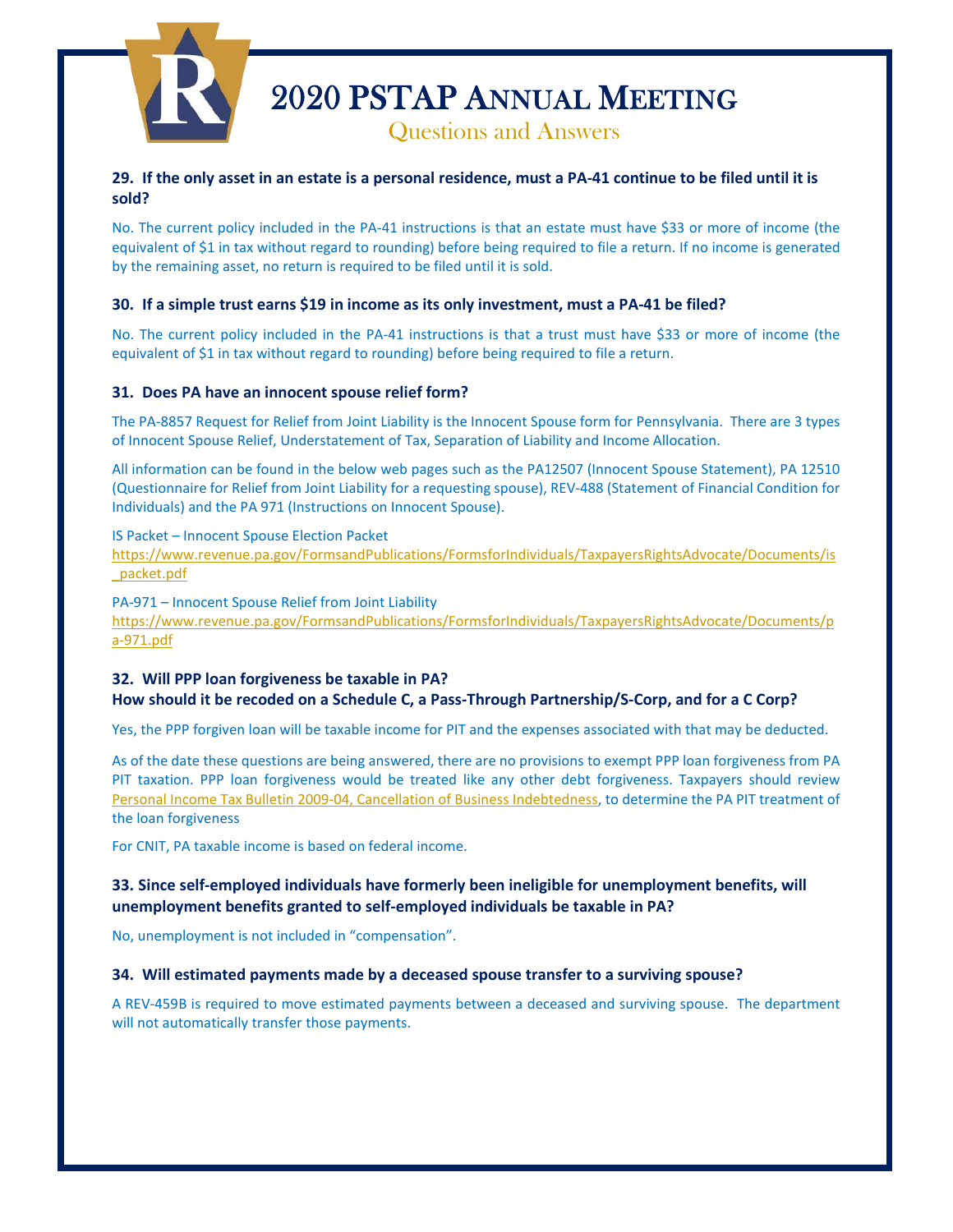

#### **35. Will PA DOR accept electronically filed amended PA-40's for individuals?**

While the IRS is just starting to allow amended returns to be filed via MeF this coming year, PA DOR has been allowing amended PA returns to be filed via MeF for many years and will continue to do so.

# **36. In the year of disposition, is any remaining NOL carry forward by a C Corporation deductible or is it still subject to a percentage of profit limitation?**

Pennsylvania Net Operating Losses (NOLs) have a carryforward of 20 years, with no carryback provision. The amount of NOLs allowable in a given tax year may further be limited depending on the year of origination and/or the year in which they are utilized. For full information, please refer to the Pennsylvania Tax Compendium. In the final year of a C Corporation, there is no deduction for unused NOLs. They are either forfeited or, in the case of a merger, they may succeed to the acquiring/surviving company, subject to IRC Section 381/382 litigations.

## **37. Does PA have a resource guide for the steps necessary to close a PA Corporation? We would like to provide a webinar to our membership regarding this process.**

Yes. The Business One-Stop Shop provides guidance for closing a business. Soon, the site will also have a checklist available to close a business; by answering a few questions, a personized checklist will be provided based on a business' specific situation. The One Stop-Shop website is [www.business.pa.gov.](http://www.business.pa.gov/)

# **38. Since the Capital Stock Tax for LLC's was repealed on 12/31/15, why would a notice be generated for subsequent years for the non-filing of RCT-101? The last RCT-101 return in 2015 was marked "final".**

If the return was properly marked as final, there shouldn't be any open periods and subsequent non-filer notices. We have recently requested a clean-up of any existing CS non-filers, post 2015, and will continue to monitor this situation. If you do happen to receive such a notice, please submit your issue directly to [RA-](mailto:RA-RVNOTICEOFADJUSTM@pa.gov)[RVNOTICEOFADJUSTM@pa.gov.](mailto:RA-RVNOTICEOFADJUSTM@pa.gov)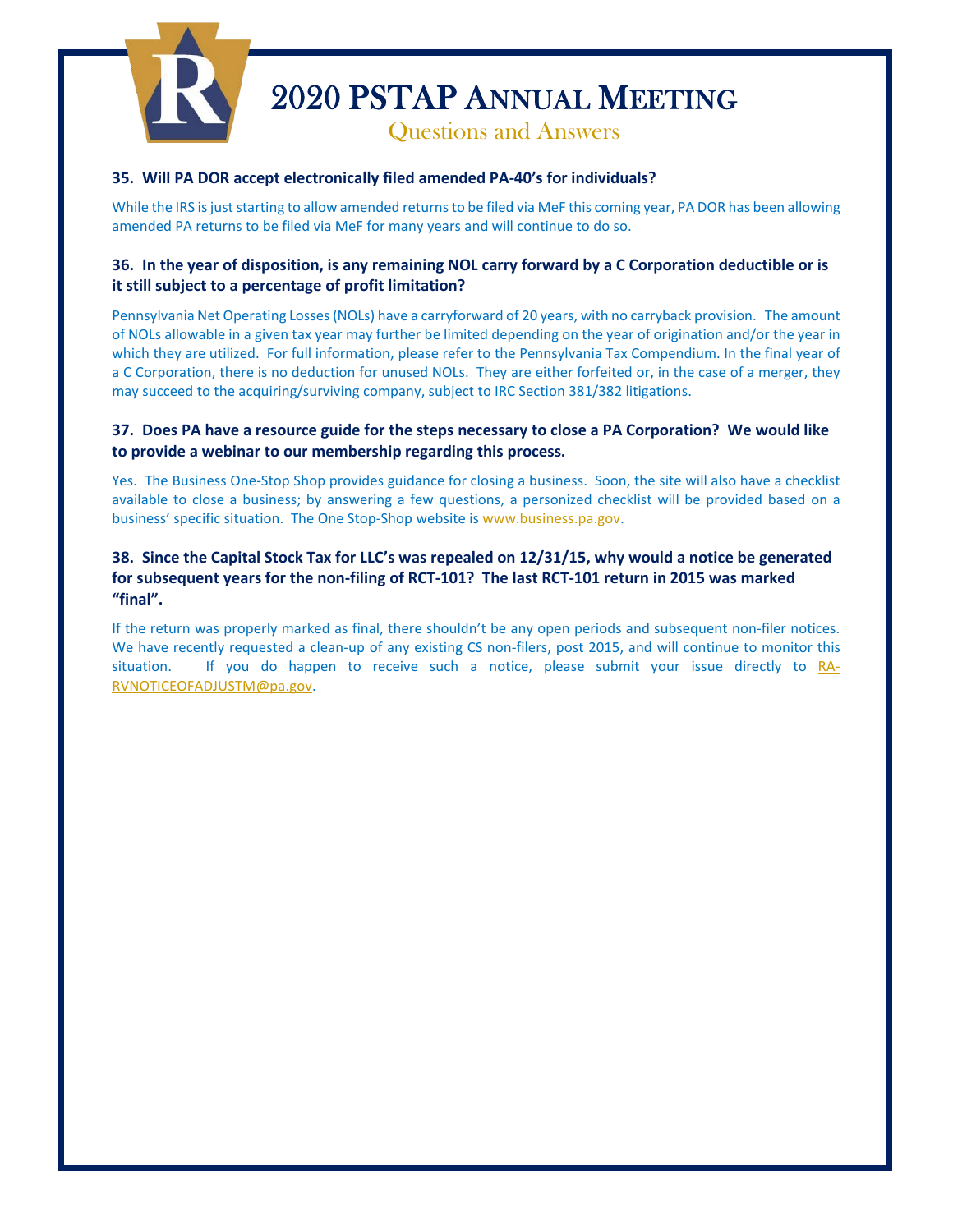

www.revenue.pa.gov

# **2021 Contact List**

# **GENERAL TAX QUESTIONS & INFORMATION**

Due the COVID-19 pandemic, many of the department's phone lines are currently shut down. Please use the email address listed on the notice for any initial contact concerning tax matters, billing and delinquencies followed by the phone numbers and email addresses outlined below:

| <b>Board of Appeals</b>                    | 717-783-3664                |
|--------------------------------------------|-----------------------------|
| <b>Bureau of Audits</b>                    | 717-783-1731                |
| <b>Bureau of Desk Review and Analysis</b>  |                             |
| Pass Through/ Sales Tax Review             | 717-787-8201                |
| Other Tax/Program Desk Review              | 717-787-1064                |
| <b>Business Taxes - Assistance</b>         | 717-787-1064                |
| e-Business Unit                            | RA-BTFTEBUSINESS@pa.gov     |
| <b>Assessment Inquiries</b>                | RA-RV-BTA-ASMNTINQ@pa.gov   |
| Corp Tax Assessment Notices                | RA-RVCTASMNT@pa.gov         |
| <b>Business Taxes - Delinquencies</b>      | 717-783-8434                |
|                                            | RA-CATSCALLCENTER@pa.gov    |
|                                            |                             |
| <b>Criminal Tax Investigations</b>         | 717-783-9685                |
| <b>Fraud Detection &amp; Analysis Unit</b> | 717-772-9297                |
|                                            | RA-RVFRAUDFAXES@pa.gov      |
| <b>Individual Taxes - Billing</b>          | 717-425-2495 Ext 82013      |
|                                            | RA-BITBILLCORFAXES@pa.gov   |
|                                            |                             |
| <b>Individual Taxes - Assessments</b>      | 717-783-5250                |
|                                            | RA-RVBIT-ASSESREQUST@pa.gov |
| <b>Individual Taxes - Delinguencies</b>    | 717-783-3000                |
|                                            | RA-CATSCALLCENTER@pa.gov    |
| <b>Inheritance Tax</b>                     | 717-787-8327                |
|                                            | RA-BITINHGENFAXES@pa.gov    |
|                                            |                             |
| Lottery                                    | 717-702-8000                |
| W-2G Replacement                           | 800-692-7481                |
| <b>Property Tax/Rent Rebate</b>            | 888-222-9190                |
| <b>Realty Transfer Tax</b>                 | 717-787-8201                |

| ıх | 717-787-8201                |
|----|-----------------------------|
|    | RA-BITRPTSRECONFAXES@pa.gov |

#### **CUSTOMER EXPERIENCE CENTER**

Feel free to contact the management team in the Customer Experience Center for any issues that may arise. We ask that you refer to the CEC management team before reaching out to any of the points of contact outlined below.

| <b>Director</b>               | Donald Bianchi<br>dbianchi@pa.gov   | 717-783-5686 |
|-------------------------------|-------------------------------------|--------------|
| <b>Collections</b>            | William Tharp<br>witharp@pa.gov     | 717-425-2842 |
| <b>Customer Service</b>       | Michael Hosler<br>$m$ hosler@pa.gov | 717-425-2632 |
| <b>Outreach and Education</b> | Alicia Gonse<br>agonse@pa.gov       | 717-425-2742 |

| <b>TAXATION DEPUTATE</b>                                                                                                                                                                                                                                                        |                                                                                                                                                                |                                                                                                                                              |  |
|---------------------------------------------------------------------------------------------------------------------------------------------------------------------------------------------------------------------------------------------------------------------------------|----------------------------------------------------------------------------------------------------------------------------------------------------------------|----------------------------------------------------------------------------------------------------------------------------------------------|--|
| <b>Deputy Secretary</b><br><b>Special Assistant</b><br><b>Business Tax Return Processing</b><br><b>Business Taxpayer Accounting</b><br>Registration & Taxpayer Mgmt.<br><b>Voluntary Disclosure</b>                                                                             | <b>Bryan Barbin</b><br>Kevin Milligan<br><b>Matthew DeFrank</b><br><b>Josh Hulstine</b><br>Suzanne Tarlini<br>Matt Pettigrew                                   | 717-783-3680<br>717-346-2139<br>717-783-5470<br>717-787-8211<br>717-783-5459<br>717-787-9832                                                 |  |
|                                                                                                                                                                                                                                                                                 | <b>INDIVIDUAL TAXES</b>                                                                                                                                        |                                                                                                                                              |  |
| <b>Acting Director</b><br>Assistant to the Director<br><b>Fraud Manager</b><br><b>Inheritance Tax Division Chief</b><br>Realty Transfer Tax Manager<br>PIT e-Service Manager<br><b>Resolution Division Chief</b><br>Acting Examination Div. Chief<br><b>PTRR Division Chief</b> | <b>Tracy Hulstine</b><br>David Braden<br>Allen Daugherty<br>Heidi Schultz<br><b>Holly Moore</b><br>Joseph Henry<br>Shari Cale<br>Jesse Lehman<br>Linda Simmons | 717-787-8346<br>717-787-8346<br>717-772-9297<br>717-787-8327<br>717-783-8104<br>717-787-1392<br>717-783-5250<br>717-787-1643<br>717-787-8397 |  |
|                                                                                                                                                                                                                                                                                 | <b>COMPLIANCE AND COLLECTIONS</b>                                                                                                                              |                                                                                                                                              |  |
|                                                                                                                                                                                                                                                                                 |                                                                                                                                                                |                                                                                                                                              |  |
| <b>Deputy Secretary</b><br><b>Special Assistant</b><br>Enforcement & Taxpayer Assist<br>Compliance<br><b>Customer Experience Center</b><br><b>Desk Review</b>                                                                                                                   | Dale Simpson<br>Mark Morabito<br>Denise Pickup<br>Jim Lavelle<br>Donald Bianchi<br>Jane McCurdy                                                                | 717-783-3680<br>717-772-9231<br>412-565-2455<br>717-214-1969<br>717-772-1537<br>717-705-7400                                                 |  |
|                                                                                                                                                                                                                                                                                 | <b>REVENUE SPECIALIZED SERVICES</b>                                                                                                                            |                                                                                                                                              |  |
| <b>Audits Director</b><br>Board of Appeals Chair<br>Economic Development<br>Imaging & Document Mgmt.<br><b>Research Director</b><br>Taxpayer Rights Advocate                                                                                                                    | Jason Weimer<br>Lauren Zaccarelli<br><b>Matthew Forti</b><br><b>Bernard Stakem</b><br><b>Shane Sanders</b><br><b>Vincent Pease</b>                             | 717-783-1731<br>717-787-4916<br>717-772-3896<br>717-787-8276<br>717-787-6300<br>717-772-9347                                                 |  |
|                                                                                                                                                                                                                                                                                 | <b>OTHER AGENCY NUMBERS</b>                                                                                                                                    |                                                                                                                                              |  |

| <b>Deputy Secretary for Tax Policy</b> | Amy Gill                       | 717-783-3683 |
|----------------------------------------|--------------------------------|--------------|
| Deputy Secretary for Admin.            | <b>Christin Heidingsfelder</b> | 717-783-3688 |
| <b>Chief Counsel</b>                   | Tom Gohsler                    | 717-787-1382 |
| <b>Policy Director</b>                 | Jacob Derrick                  | 717-783-3684 |
| <b>Communications Director</b>         | Jeffrey Johnson                | 717-787-6360 |

| <b>Deputy Secretary for Tax Policy</b> | Amy Gill                       | 717-783-3683 |
|----------------------------------------|--------------------------------|--------------|
| Deputy Secretary for Admin.            | <b>Christin Heidingsfelder</b> | 717-783-3688 |
| Chief Counsel                          | Tom Gohsler                    | 717-787-1382 |
| Policy Director                        | Jacob Derrick                  | 717-783-3684 |
| <b>Communications Director</b>         | Jeffrey Johnson                | 717-787-6360 |
|                                        |                                |              |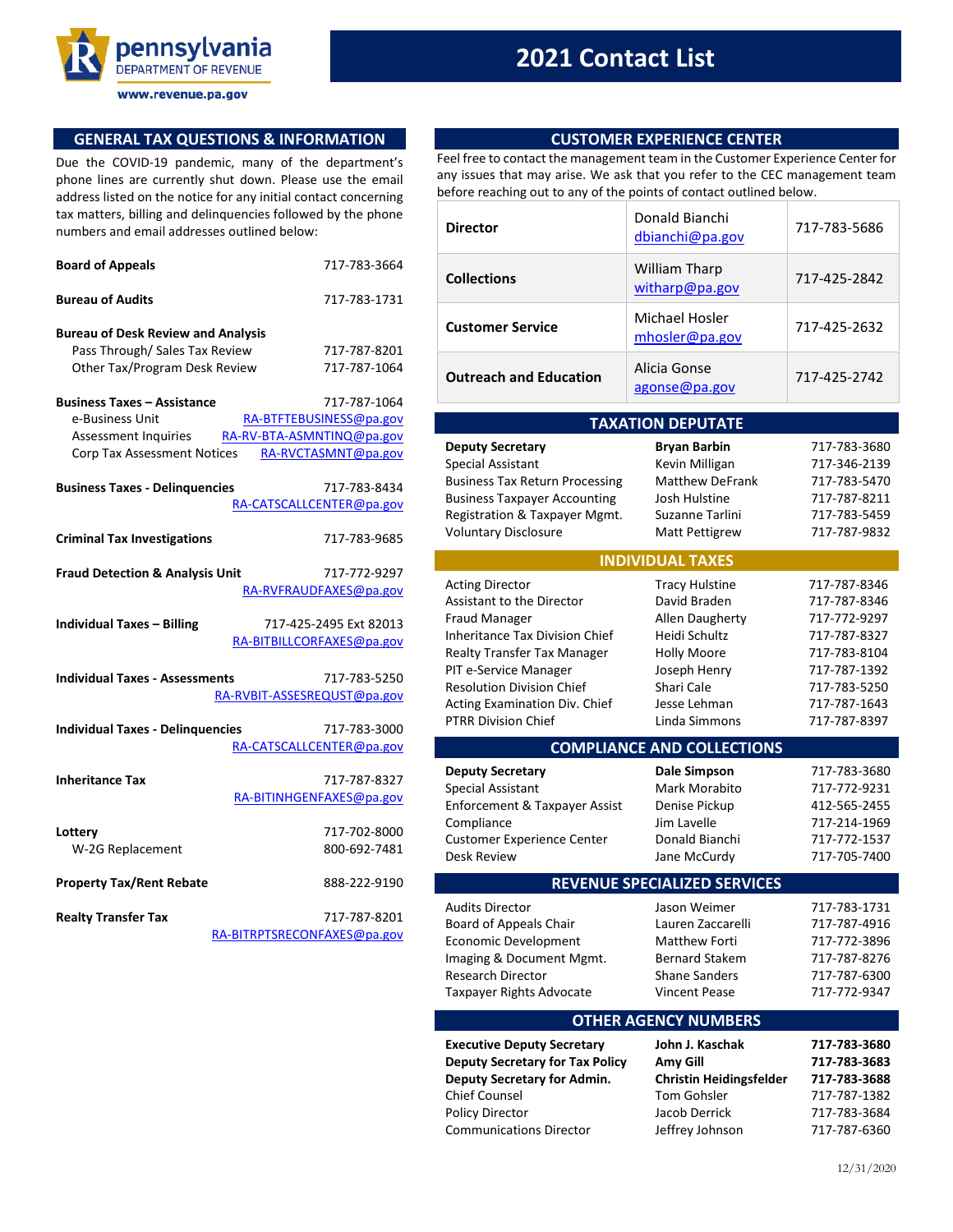

# **Schedule a Call**

The Department of Revenue has launched "Schedule a Call", a new online service that will allow taxpayers to go on our website and schedule to receive a call from our Customer Experience Center at a time that is convenient for them. No dialing, no waiting, no problem.

# **SCHEDULING A CALL**

All you have to do is visit our website at **[www.revenue.pa.gov](http://www.revenue.pa.gov/)** and click the **Schedule a Call Icon** in the center icon belt.



#### Next click **Schedule Call**

| Pennsylvania Department of Revenue > Online Services > Tax Professional Resources > Schedule a Call                                                                                                                                                 |  |
|-----------------------------------------------------------------------------------------------------------------------------------------------------------------------------------------------------------------------------------------------------|--|
| Schedule a Call                                                                                                                                                                                                                                     |  |
| Make an appointment for us to call when it's convenient for you.                                                                                                                                                                                    |  |
| Please keep in mind that your requested phone call may be made within a few minutes of your scheduled time.<br>Department representatives will work as quickly as possible to maintain the schedule, but the volume of requests may be a<br>factor. |  |
| <b>Schedule Call</b>                                                                                                                                                                                                                                |  |
|                                                                                                                                                                                                                                                     |  |

Once the Receive a Call box pops up, enter your **Name**, **Phone Number**, the **Tax Type** you are calling about and the preferred **date/time**.

| $\ll$ Receive a Call  |                      |
|-----------------------|----------------------|
|                       |                      |
| <b>First Name</b>     |                      |
| <b>Last Name</b>      | Required             |
| <b>Phone Number</b>   | $+1$                 |
| Tax Type              | <b>Please Select</b> |
| Select Date & Time    |                      |
| Cancel                | Confirm              |
| Powered by ੳ GENESYS' |                      |

**NOTE:** Schedule a Call is available Monday through Friday from 9:00 AM to 4:00 PM. Please keep in mind that your requested call may be made within a few minutes of your scheduled time. Department representatives will work as quickly as possible to maintain the schedule, but volume of requests may be a factor.